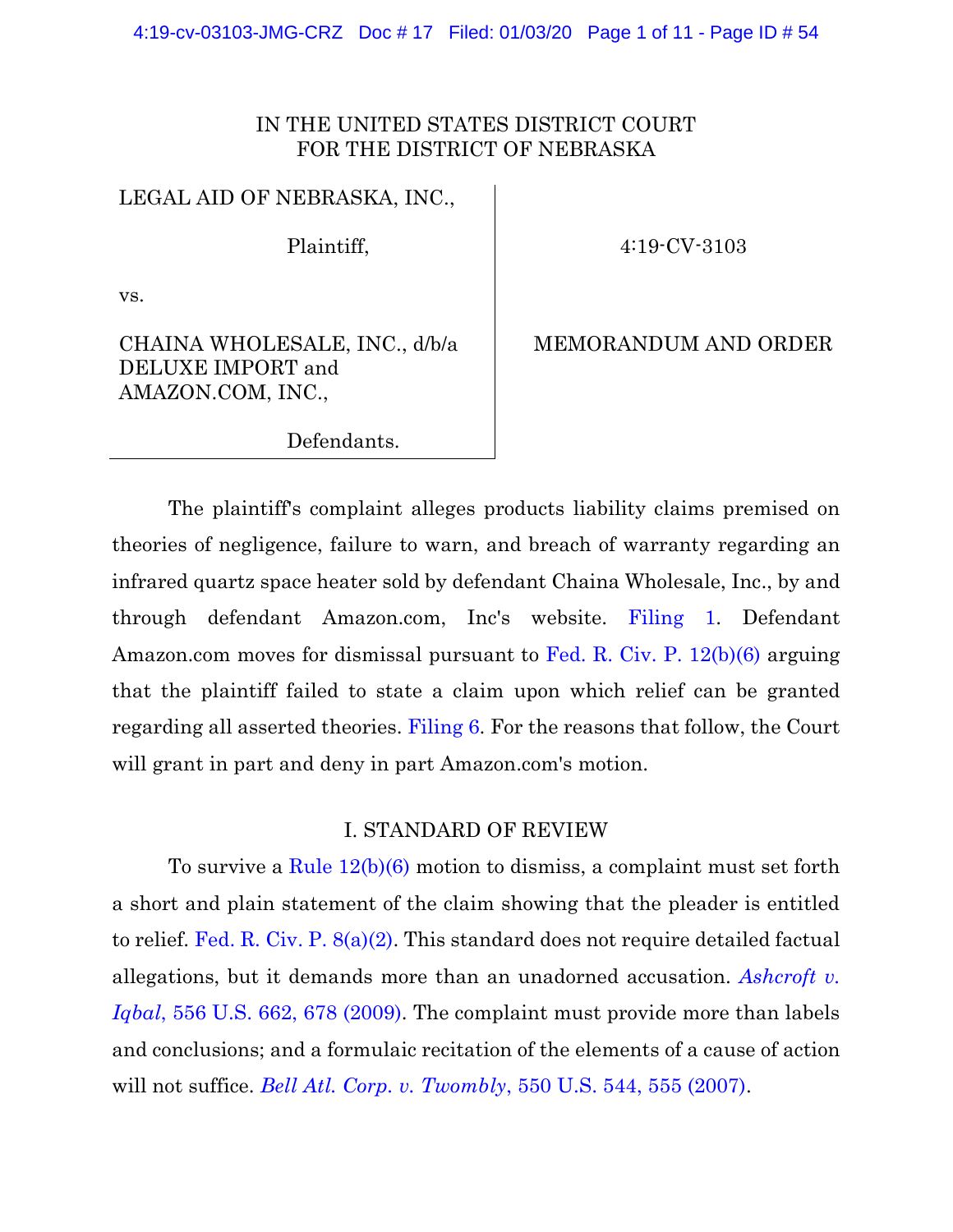A complaint must also contain sufficient factual matter, accepted as true, to state a claim for relief that is plausible on its face. *Iqbal,* [556 U.S. at 678.](https://www.westlaw.com/Document/I90623386439011de8bf6cd8525c41437/View/FullText.html?transitionType=Default&contextData=(sc.Default)&VR=3.0&RS=da3.0&fragmentIdentifier=co_pp_sp_780_678) A claim has facial plausibility when the plaintiff pleads factual content that allows the court to draw the reasonable inference that the defendant is liable for the misconduct alleged. *Id.* Where the well-pleaded facts do not permit the court to infer more than the mere possibility of misconduct, the complaint has alleged—but it has not shown—that the pleader is entitled to relief. *Id.* at 679.

In assessing a motion to dismiss, a court must take all the factual allegations in the complaint as true, but is not bound to accept as true a legal conclusion couched as a factual allegation. *Twombly*[, 550 U.S. at 555.](https://www.westlaw.com/Document/Ib53eb62e07a011dcb035bac3a32ef289/View/FullText.html?transitionType=Default&contextData=(sc.Default)&VR=3.0&RS=da3.0&fragmentIdentifier=co_pp_sp_780_555) The facts alleged must raise a reasonable expectation that discovery will reveal evidence to substantiate the necessary elements of the plaintiff's claim. *See id.* at 545. The court must assume the truth of the plaintiff's factual allegations, and a well-pleaded complaint may proceed, even if it strikes a savvy judge that actual proof of those facts is improbable, and that recovery is very remote and unlikely. *Id.* at 556*.*

A motion to dismiss under Rule 12(b)(6) tests only the sufficiency of the allegations in the complaint, not the sufficiency of the evidence alleged in support of those allegations. *[Stamm v. Cty. of Cheyenne, Neb.](https://www.westlaw.com/Document/Ia0517ac06e7a11e8a6608077647c238b/View/FullText.html?transitionType=Default&contextData=(sc.Default)&VR=3.0&RS=da3.0&fragmentIdentifier=co_pp_sp_7903_847)*, 326 F. Supp. 3d [832, 847 \(D. Neb. 2018\);](https://www.westlaw.com/Document/Ia0517ac06e7a11e8a6608077647c238b/View/FullText.html?transitionType=Default&contextData=(sc.Default)&VR=3.0&RS=da3.0&fragmentIdentifier=co_pp_sp_7903_847) *[Harrington v. Hall Cty.](https://www.westlaw.com/Document/Icaa75f60fa3711e593d3f989482fc037/View/FullText.html?transitionType=Default&contextData=(sc.Default)&VR=3.0&RS=da3.0&fragmentIdentifier=co_pp_sp_999_4) Bd. of Supervisors*, No. 4:15- [CV-3052, 2016 WL 1274534, at \\*4 \(D. Neb. Mar. 31, 2016\).](https://www.westlaw.com/Document/Icaa75f60fa3711e593d3f989482fc037/View/FullText.html?transitionType=Default&contextData=(sc.Default)&VR=3.0&RS=da3.0&fragmentIdentifier=co_pp_sp_999_4)

#### II. BACKGROUND

The plaintiff is a domestic non-profit located in Omaha, Nebraska, and provides legal services to disadvantaged individuals. [Filing 1 at 1.](https://ecf.ned.uscourts.gov/doc1/11314340320?page=1) Defendant Chaina Wholesale, Inc. is a foreign corporation, incorporated in California, and for the purposes of this matter, is engaged in the business of selling or distributing DLux Infrared Quartz Space Heaters. [Filing 1 at 1-2.](https://ecf.ned.uscourts.gov/doc1/11314340320?page=1) The space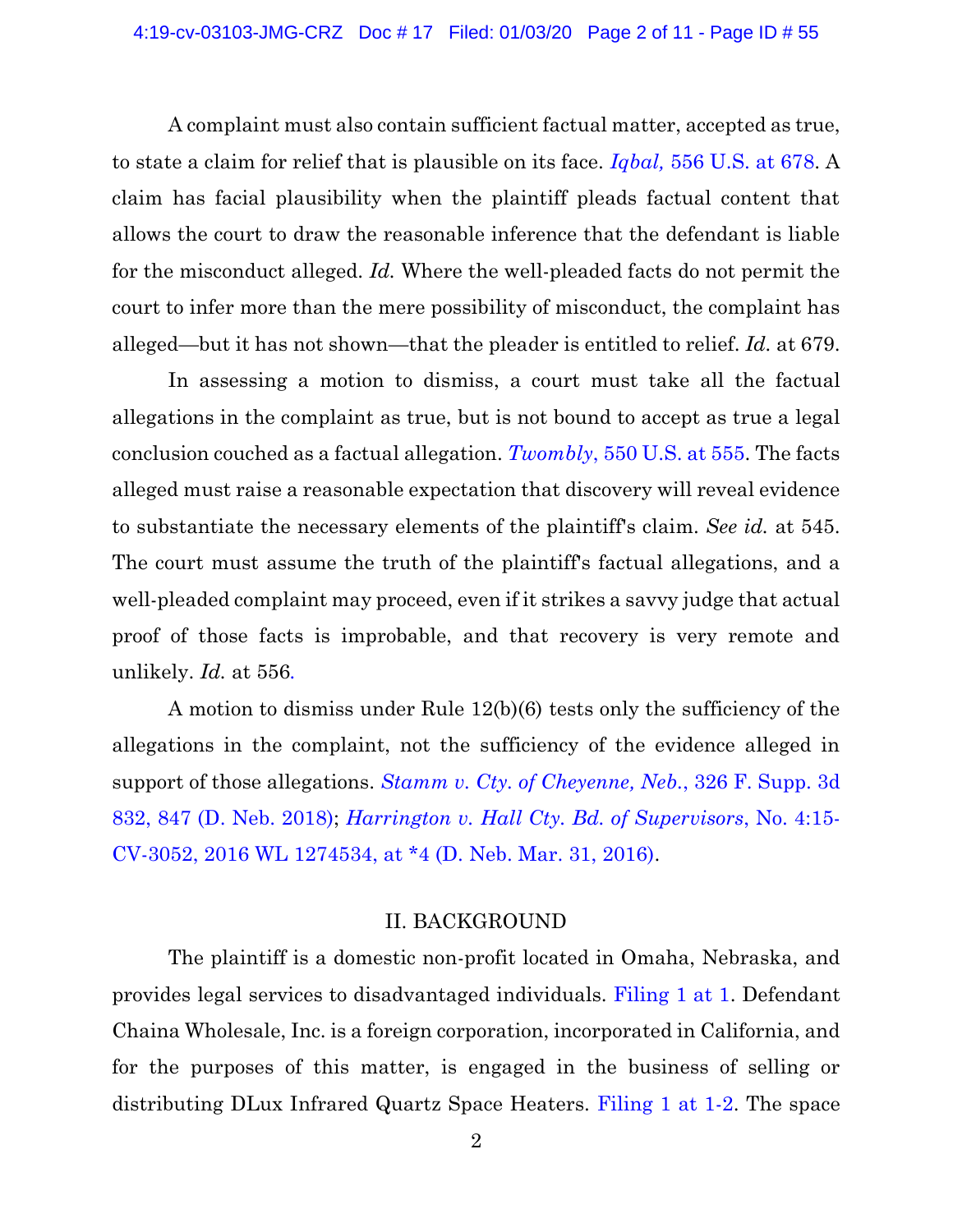heater's manufacturer is alleged to be a Chinese company not subject to service in the state of Nebraska. [Filing 1 at 3.](https://ecf.ned.uscourts.gov/doc1/11314340320?page=3) Defendant Amazon.com, Inc. is a Delaware corporation with its principal place of business in Seattle, Washington. [Filing 1 at 2.](https://ecf.ned.uscourts.gov/doc1/11314340320?page=2) The plaintiff alleged that on September 23, 2016, it purchased one of Chaina's DLux Infrared Quartz Space Heaters by and through Amazon.com, and that the space heater was delivered to the plaintiff's place of business in packaging bearing Amazon.com's logo. On or about February 19, 2018, a fire broke out in the plaintiff's leased suite. [Filing 1 at 3.](https://ecf.ned.uscourts.gov/doc1/11314340320?page=3) The cause of the fire was the DLux Infrared Quartz Space Heater. *Id*. The fire resulted in damages exceeding \$783,000.00. [Filing 1 at 4.](https://ecf.ned.uscourts.gov/doc1/11314340320?page=4)

The plaintiff alleged that Amazon.com "implicitly represented" that the Chaina space heater was safe by listing it on its website where thousands of other items are sold, including Amazon products, and where there exists a procedure for returns. [Filing 1 at 2.](https://ecf.ned.uscourts.gov/doc1/11314340320?page=2) Amazon.com, according to the plaintiff, affirmatively represented that Chaina's space heater had "overheat protection" and a "plastic housing which stays room temperature to the touch." [Filing 1 at](https://ecf.ned.uscourts.gov/doc1/11314340320?page=3)  [3.](https://ecf.ned.uscourts.gov/doc1/11314340320?page=3) Further, Amazon.com "promoted" the space heaters, thus implying that the representations regarding the space heater's quality and safety features are Amazon.com's statements. [Filing 1 at 4.](https://ecf.ned.uscourts.gov/doc1/11314340320?page=4)

The plaintiff alleged that Amazon.com's affirmative representations were materially false. Testing of Chaina's space heater showed that there was no overheat protection, and no temperature limiting controls such as a thermal cut-out or high-limit thermostat. Testing also revealed that the enclosure construction was inadequate, and the plastic housing would not remain at room temperature during use. *Id.* The plaintiff alleged that Chaina and Amazon.com knew or should have known that the space heater was dangerous,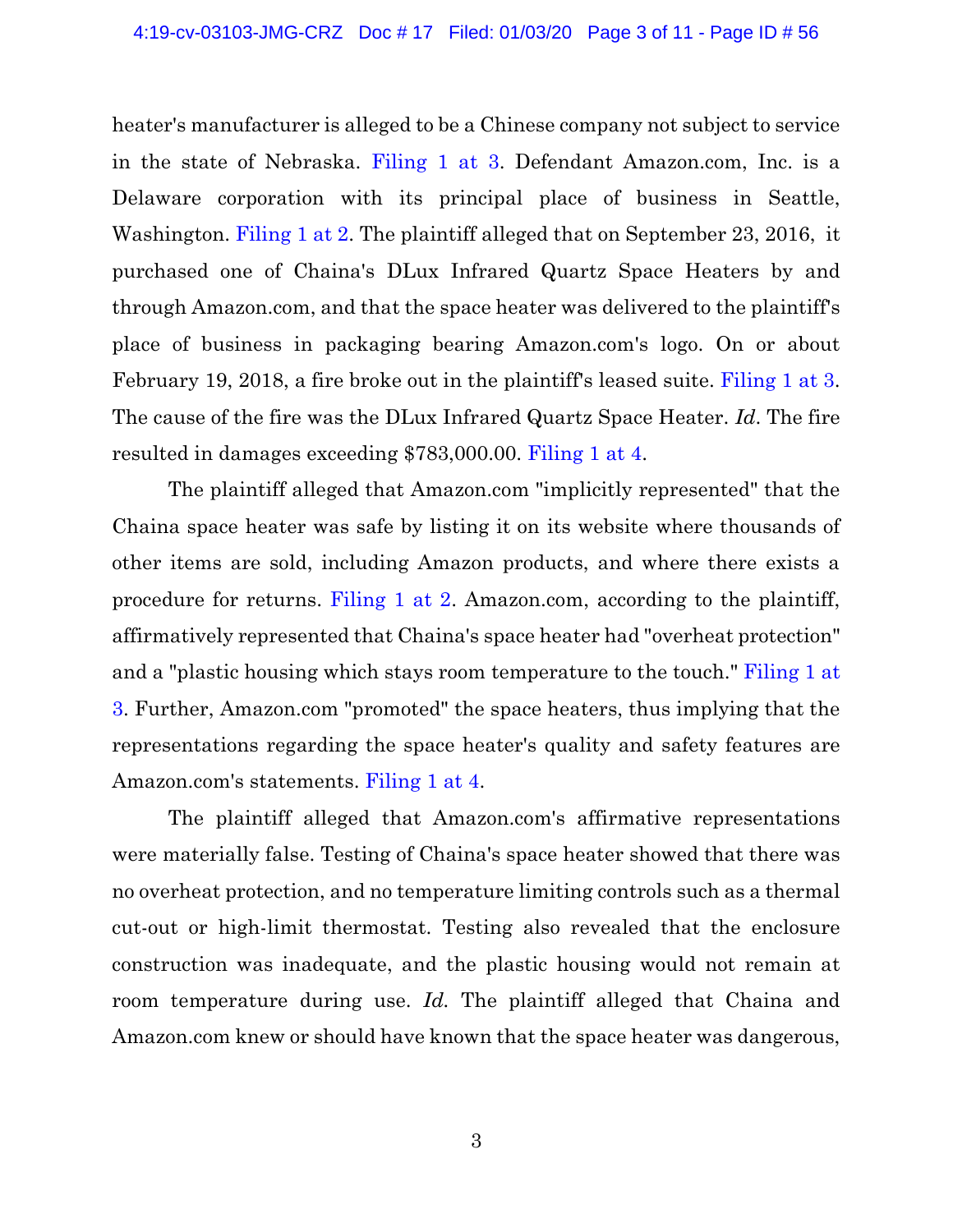not only because of the product's design flaws, but because of consumer complaints and media reports. [Filing 1 at 6.](https://ecf.ned.uscourts.gov/doc1/11314340320?page=6)

The plaintiff alleged that Amazon.com played a direct role in the sale and distribution of the space heater. Amazon.com receives a promise of indemnification, and collects fees (which it sets) for the use of its distribution website from vendors such as Chaina, and other importers and China-based manufacturers. [Filing 1 at 2.](https://ecf.ned.uscourts.gov/doc1/11314340320?page=2) Further, Amazon.com reserves the right to refuse to sell any such products. The plaintiff alleged that Amazon.com had a duty to exercise reasonable care in the sale and distribution of the space heater, but instead promoted, sold and distributed the space heater in a defective condition. [Filing 1 at 4-5.](https://ecf.ned.uscourts.gov/doc1/11314340320?page=4) According to the plaintiff, Amazon.com, as the promoter, seller and distributor of the space heater, had a duty to warn users of the space heater's inherent risks. [Filing 1 at 5.](https://ecf.ned.uscourts.gov/doc1/11314340320?page=5) Finally, the plaintiff alleged that Amazon.com's conduct breached an express warranty, and also breached implied warranties of fitness and merchantability. [Filing 1 at 5-6.](https://ecf.ned.uscourts.gov/doc1/11314340320?page=5)

#### III. DISCUSSION

#### 1. NEGLIGENCE

To prevail in a negligence action in Nebraska, a plaintiff must establish the defendant's duty to protect the plaintiff from injury, the failure to discharge that duty, and damages proximately caused by such failure. *[Stahlecker v. Ford](https://www.westlaw.com/Document/I7568424cff6f11d98ac8f235252e36df/View/FullText.html?transitionType=Default&contextData=(sc.Default)&VR=3.0&RS=da3.0&fragmentIdentifier=co_pp_sp_595_252)  Motor Co.,* [667 N.W.2d 244, 252-53 \(Neb. 2003\).](https://www.westlaw.com/Document/I7568424cff6f11d98ac8f235252e36df/View/FullText.html?transitionType=Default&contextData=(sc.Default)&VR=3.0&RS=da3.0&fragmentIdentifier=co_pp_sp_595_252) A complaint alleging negligence on the part of a supplier of a particular item need only plead facts showing evidence of duty, breach, causation and damages. *See [Hilt Truck Line,](https://www.westlaw.com/Document/If74c6e59feb411d99439b076ef9ec4de/View/FullText.html?transitionType=Default&contextData=(sc.Default)&VR=3.0&RS=da3.0&fragmentIdentifier=co_pp_sp_595_313)  Inc. v. Pullman, Inc.*[, 382 N.W.2d 310, 313 \(Neb. 1986\).](https://www.westlaw.com/Document/If74c6e59feb411d99439b076ef9ec4de/View/FullText.html?transitionType=Default&contextData=(sc.Default)&VR=3.0&RS=da3.0&fragmentIdentifier=co_pp_sp_595_313) In a products liability action predicated on negligence, the issue is whether the defendant's conduct was reasonable in view of the foreseeable risk of injury. *[Kudlacek v. Fiat S.p.A.,](https://www.westlaw.com/Document/Idc78516c038411dab386b232635db992/View/FullText.html?transitionType=Default&contextData=(sc.Default)&VR=3.0&RS=da3.0&fragmentIdentifier=co_pp_sp_595_610)* [509 N.W.2d 603, 610 \(Neb. 1994\).](https://www.westlaw.com/Document/Idc78516c038411dab386b232635db992/View/FullText.html?transitionType=Default&contextData=(sc.Default)&VR=3.0&RS=da3.0&fragmentIdentifier=co_pp_sp_595_610)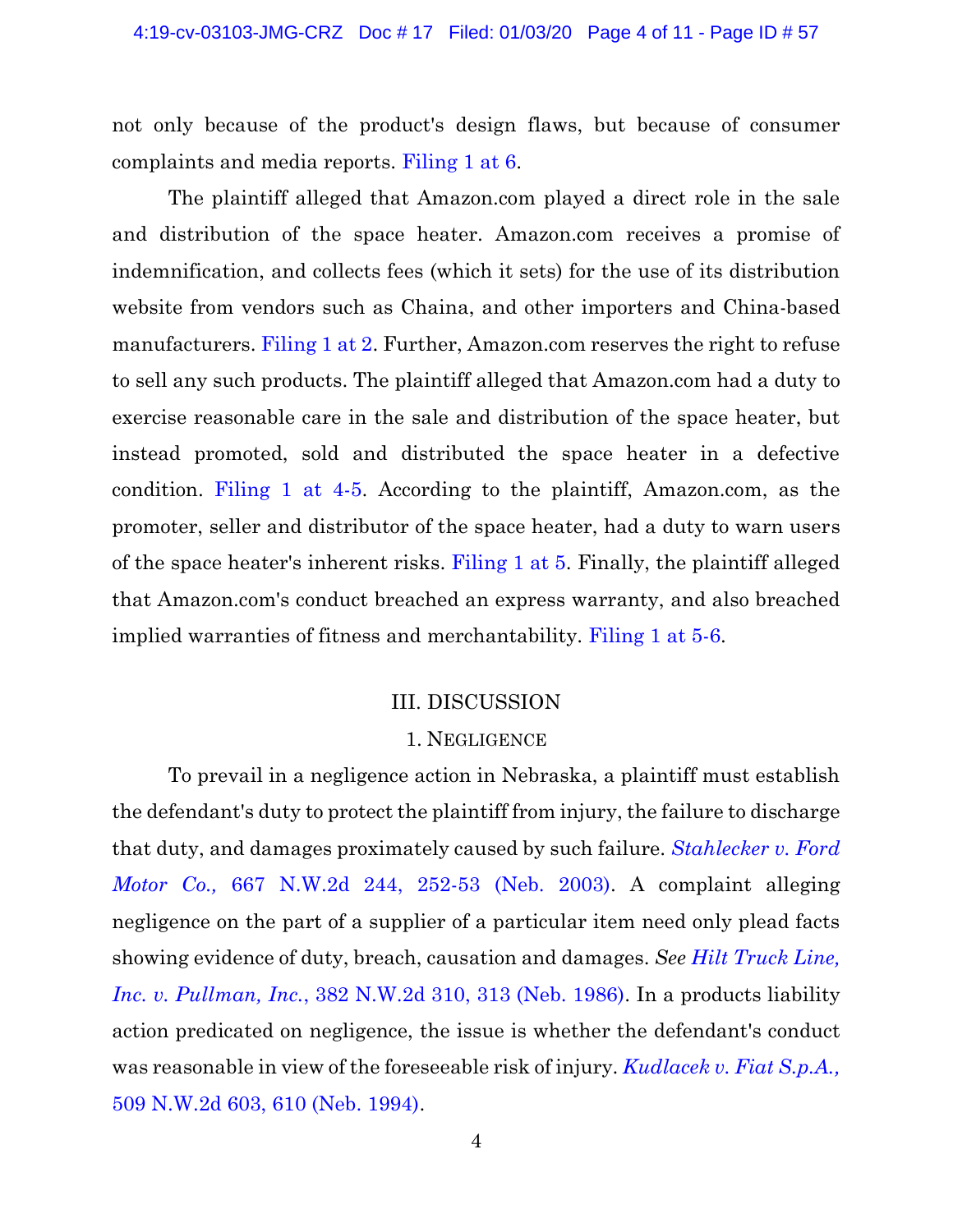Amazon.com argues that the plaintiff failed to plead facts showing a breach of duty. Absent were facts showing Amazon.com knew or should have known about the space heater's design flaws. [Filing 7 at 5-6.](https://ecf.ned.uscourts.gov/doc1/11314355522?page=5) Further, the plaintiff's "information and belief" is not a sufficient factual predicate for the allegation that Amazon.com knew about consumer complaints and media reports. There is also no specific allegation that Amazon.com knew about complaints or reports prior to the plaintiff's purchase of the space heater. [Filing](https://ecf.ned.uscourts.gov/doc1/11314355522?page=6)  [7 at 6.](https://ecf.ned.uscourts.gov/doc1/11314355522?page=6)

The plaintiff argues that it is not necessary to plead every fact with formalistic particularity. [Filing 13 at 7.](https://ecf.ned.uscourts.gov/doc1/11314365239?page=7) The Court agrees with the plaintiff. A motion to dismiss need only plead enough facts to state a facially plausible claim for relief. *Twombly*[, 550 U.S. at](https://www.westlaw.com/Document/Ib53eb62e07a011dcb035bac3a32ef289/View/FullText.html?transitionType=Default&contextData=(sc.Default)&VR=3.0&RS=da3.0&fragmentIdentifier=co_pp_sp_780_570) 570. Facial plausibility only requires factual allegations from which this Court may draw a reasonable inference that Amazon.com may be liable for the misconduct alleged. *See Iqbal*[, 556 U.S.](https://www.westlaw.com/Document/I90623386439011de8bf6cd8525c41437/View/FullText.html?transitionType=Default&contextData=(sc.Default)&VR=3.0&RS=da3.0&fragmentIdentifier=co_pp_sp_780_678)  at [678.](https://www.westlaw.com/Document/I90623386439011de8bf6cd8525c41437/View/FullText.html?transitionType=Default&contextData=(sc.Default)&VR=3.0&RS=da3.0&fragmentIdentifier=co_pp_sp_780_678) Specific facts are not necessary to state a facially plausible claim. The plaintiff's complaint need only give Amazon.com fair notice of what the plaintiff's claim is and the grounds upon which it rests. *[L.L. Nelson](https://www.westlaw.com/Document/I84de2eb169eb11e1be29b2facdefeebe/View/FullText.html?transitionType=Default&contextData=(sc.Default)&VR=3.0&RS=da3.0&fragmentIdentifier=co_pp_sp_506_805)  [Enterprises, Inc., v. County of St. Louis, Mo.](https://www.westlaw.com/Document/I84de2eb169eb11e1be29b2facdefeebe/View/FullText.html?transitionType=Default&contextData=(sc.Default)&VR=3.0&RS=da3.0&fragmentIdentifier=co_pp_sp_506_805)*, 673 F.3d 799, 805 (8th Cir. 2012).

The plaintiff alleged that Amazon.com affirmatively represented that the DLux Infrared Quartz Space Heater had overheat protection and a plastic housing, which, during use, remained at room temperature to the touch. But according to the plaintiff, neither representation was true. [Filing 1 at 3.](https://ecf.ned.uscourts.gov/doc1/11314340320?page=3) These factual allegations allow the Court to reasonably infer that Amazon.com was negligent in falsely representing the safety of the space heater, either because it did not conduct an inspection to verify its representations, or it decided to publish its representations after an inspection, at which time Amazon.com should have known that its representations were not accurate. In either case,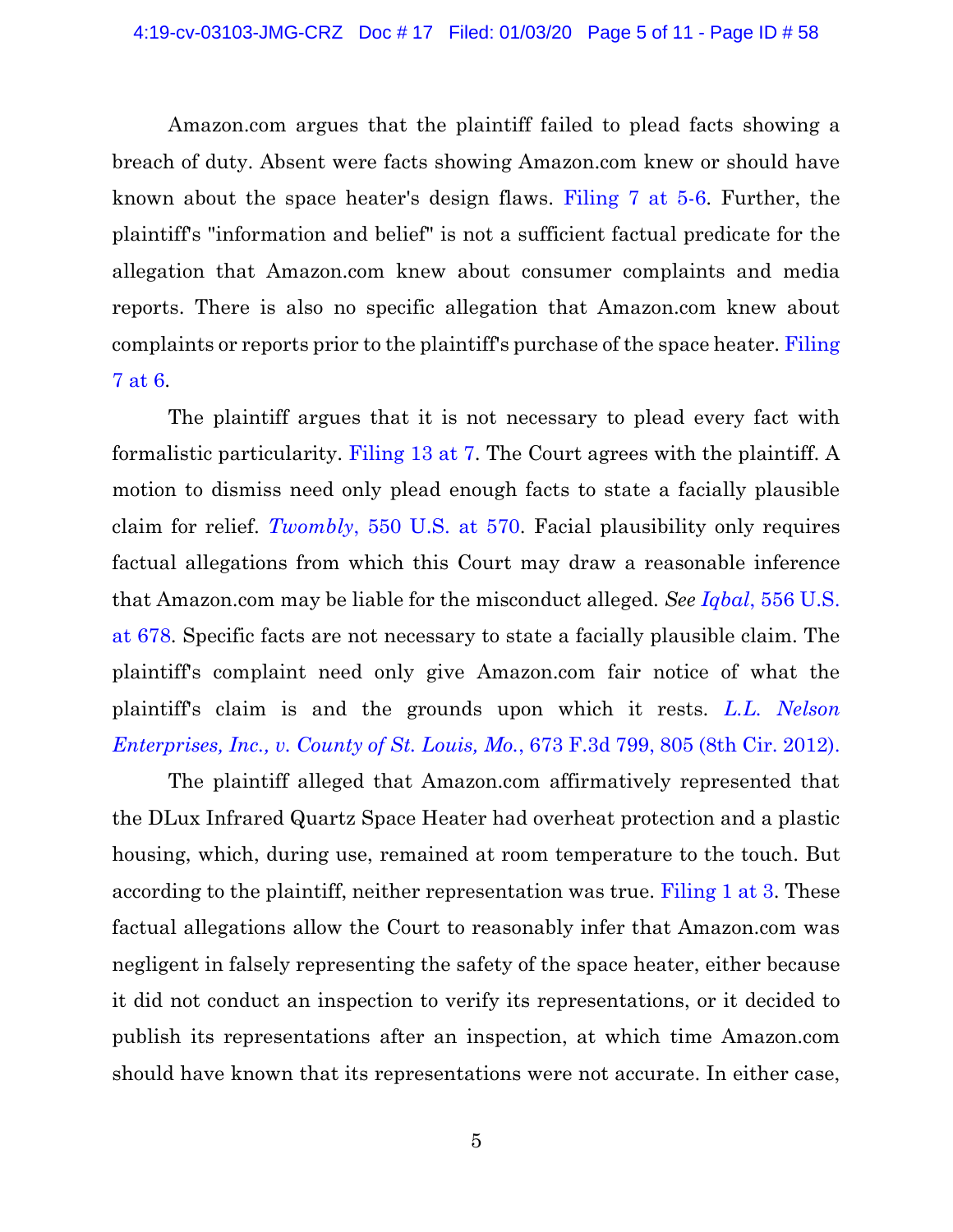the representations regarding the space heater's safety would be unreasonable in view of the foreseeable risk of injury from overheating. *See, [Kudlacek,](https://www.westlaw.com/Document/Idc78516c038411dab386b232635db992/View/FullText.html?transitionType=Default&contextData=(sc.Default)&VR=3.0&RS=da3.0&fragmentIdentifier=co_pp_sp_595_610)* 509 [N.W.2d at 610.](https://www.westlaw.com/Document/Idc78516c038411dab386b232635db992/View/FullText.html?transitionType=Default&contextData=(sc.Default)&VR=3.0&RS=da3.0&fragmentIdentifier=co_pp_sp_595_610)

The allegation regarding consumer complaints and media reports is also sufficient for this Court to reasonably infer Amazon.com's knowledge of the risks posed by the DLux Infrared Quartz Space Heater. Certainly, Amazon.com would have access to the information on its website such that it would have fair notice of the plaintiff's claim. <sup>1</sup> Amazon.com's contention that the plaintiff's information and belief is insufficient fails to recognize that the notice pleading standard relies on liberal discovery rules and motions for summary judgment to identify and define disputed facts. *[Swierkiewicz v.](https://www.westlaw.com/Document/I3189fcbb9c2511d9bdd1cfdd544ca3a4/View/FullText.html?transitionType=Default&contextData=(sc.Default)&VR=3.0&RS=da3.0&fragmentIdentifier=co_pp_sp_780_512)*  Zorema N.A., [534 U.S. 506,](https://www.westlaw.com/Document/I3189fcbb9c2511d9bdd1cfdd544ca3a4/View/FullText.html?transitionType=Default&contextData=(sc.Default)&VR=3.0&RS=da3.0&fragmentIdentifier=co_pp_sp_780_512) 512 (2002). A motion to dismiss tests the sufficiency of the allegations in the complaint, not the sufficiency of the evidence alleged in support of those allegations. *Stamm,* [326 F. Supp. 3d at 847.](https://www.westlaw.com/Document/Ia0517ac06e7a11e8a6608077647c238b/View/FullText.html?transitionType=Default&contextData=(sc.Default)&VR=3.0&RS=da3.0&fragmentIdentifier=co_pp_sp_7903_847)

The Court finds that the plaintiff has sufficiently set forth factual allegations giving Amazon.com fair notice of what the plaintiff's claims are and the grounds upon which the claims rest. The factual allegations in the complaint also gives rise to a reasonable inference that Amazon.com knew or should have known of the design flaws and hazardous condition of the DLux

<sup>&</sup>lt;sup>1</sup> When deciding a motion to dismiss under Rule  $12(b)(6)$ , the Court is normally limited to considering the facts alleged in the complaint. Attached to the plaintiff's brief was an affidavit and purported copy of customer reviews of the DLux Infrared Quartz Space Heater published on Amazon.com. [Filing 13-1.](https://ecf.ned.uscourts.gov/doc1/11314365240) One review, dated December 31, 2015, reported that the space heater was dangerous due to overheating. [Filing 13-1](https://ecf.ned.uscourts.gov/doc1/11314365240) at 2. The plaintiff alleged that its space heater was purchased on September 16, 2016. [Filing 1 at 2.](https://ecf.ned.uscourts.gov/doc1/11314340320) Notwithstanding, the plaintiff's affidavit and attachment were not considered by the Court when deciding Amazon.com's motion.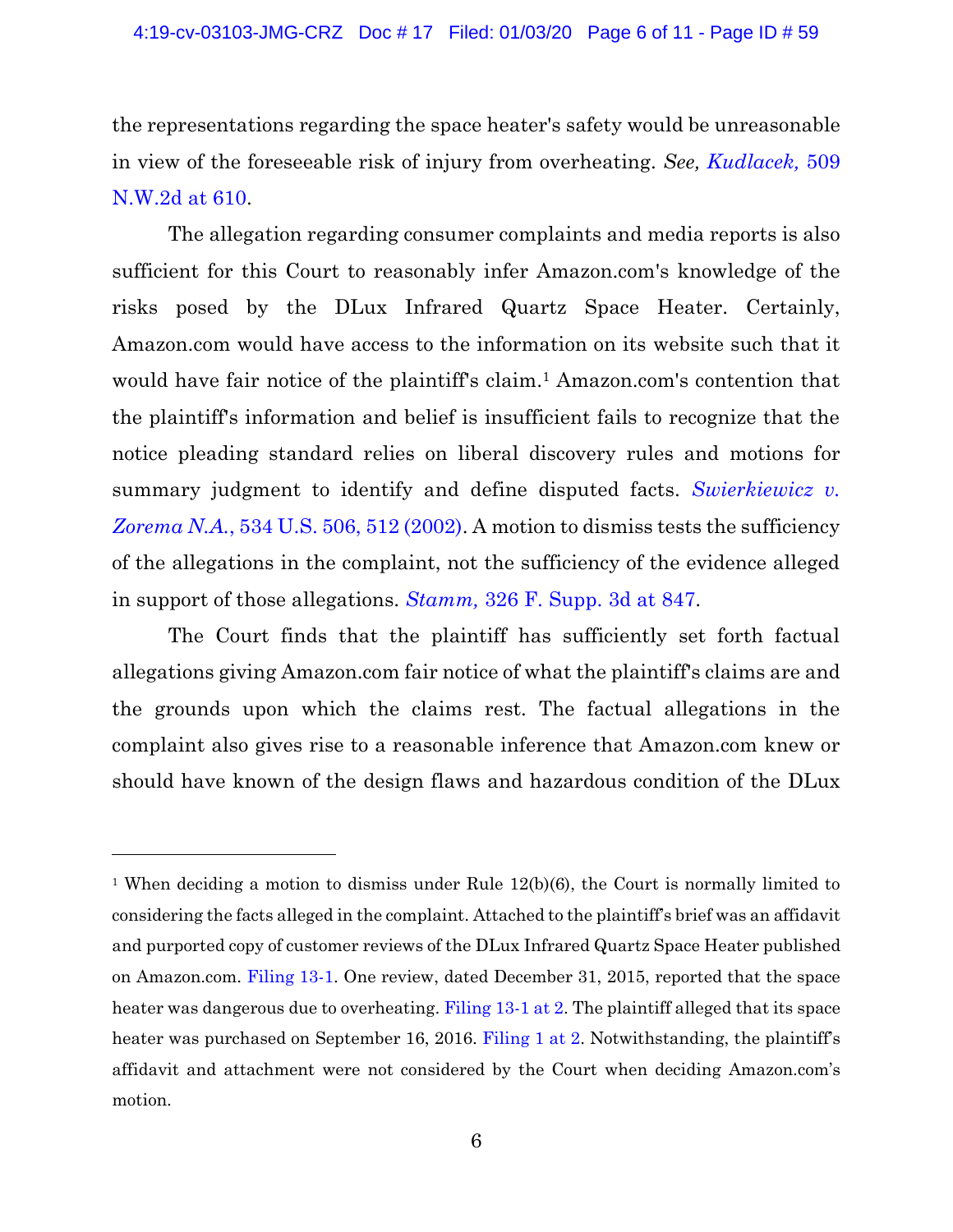Infrared Quartz Space Heater distributed through its website. The Court finds that the plaintiff has alleged facts showing a plausible product liability claim premised on negligence.

### 2. DUTY TO WARN

Amazon.com argues that the plaintiff's duty to warn claim is based only on the existence of a defective product, and as such, is a strict liability claim that may only be brought against a manufacturer. *See* [Neb. Rev. Stat. § 25-](https://www.westlaw.com/Document/N8DE38110AEBE11DEA0C8A10D09B7A847/View/FullText.html?transitionType=Default&contextData=(sc.Default)&VR=3.0&RS=cblt1.0) [21,181.](https://www.westlaw.com/Document/N8DE38110AEBE11DEA0C8A10D09B7A847/View/FullText.html?transitionType=Default&contextData=(sc.Default)&VR=3.0&RS=cblt1.0) The premise to Amazon.com's argument is that the principles underlying a strict liability failure to warn action are distinct from the principles on which a negligence failure to warn claim is based. The Court disagrees. The legal principles in strict liability and negligence product liability actions are the same with respect to the duty to give warnings. *[Crook](https://www.westlaw.com/Document/Ia1d3de80568b11d997e0acd5cbb90d3f/View/FullText.html?transitionType=Default&contextData=(sc.Default)&VR=3.0&RS=da3.0&fragmentIdentifier=co_pp_sp_4637_957)  v Farmland Ind., Inc.,* [54 F. Supp. 2d 947, 957 \(D. Neb. 1999\).](https://www.westlaw.com/Document/Ia1d3de80568b11d997e0acd5cbb90d3f/View/FullText.html?transitionType=Default&contextData=(sc.Default)&VR=3.0&RS=da3.0&fragmentIdentifier=co_pp_sp_4637_957)

Additionally, Amazon.com asserts the same lack-of-knowledge argument with respect to its duty to warn that was asserted regarding the plaintiff's negligence claim. Amazon.com argues that the plaintiff did not allege facts showing that it knew or should have known of a defect in the space heater at the time of the sale to the plaintiff. [Filing 7 at 7.](https://ecf.ned.uscourts.gov/doc1/11314355522?page=7) A seller or manufacturer is subject to liability for the failure to warn, or adequately warn, of risks or hazards inherent in the way a product is designed that are related to intended and reasonably foreseeable uses of the product. *[Freeman v. Hoffman-La Roche,](https://www.westlaw.com/Document/If8e830a7ff3b11d9bf60c1d57ebc853e/View/FullText.html?transitionType=Default&contextData=(sc.Default)&VR=3.0&RS=da3.0&fragmentIdentifier=co_pp_sp_595_841)  Inc.*[, 618 N.W.2d 827, 841 \(Neb. 2000\).](https://www.westlaw.com/Document/If8e830a7ff3b11d9bf60c1d57ebc853e/View/FullText.html?transitionType=Default&contextData=(sc.Default)&VR=3.0&RS=da3.0&fragmentIdentifier=co_pp_sp_595_841) It is fundamental that a supplier of a product has a duty to warn of dangers of which it knows or should know, where the user is not likely to discover or realize the danger. *See Crooks,* [54 F. Supp.](https://www.westlaw.com/Document/Ia1d3de80568b11d997e0acd5cbb90d3f/View/FullText.html?transitionType=Default&contextData=(sc.Default)&VR=3.0&RS=da3.0&fragmentIdentifier=co_pp_sp_4637_958)  [2d at 958.](https://www.westlaw.com/Document/Ia1d3de80568b11d997e0acd5cbb90d3f/View/FullText.html?transitionType=Default&contextData=(sc.Default)&VR=3.0&RS=da3.0&fragmentIdentifier=co_pp_sp_4637_958)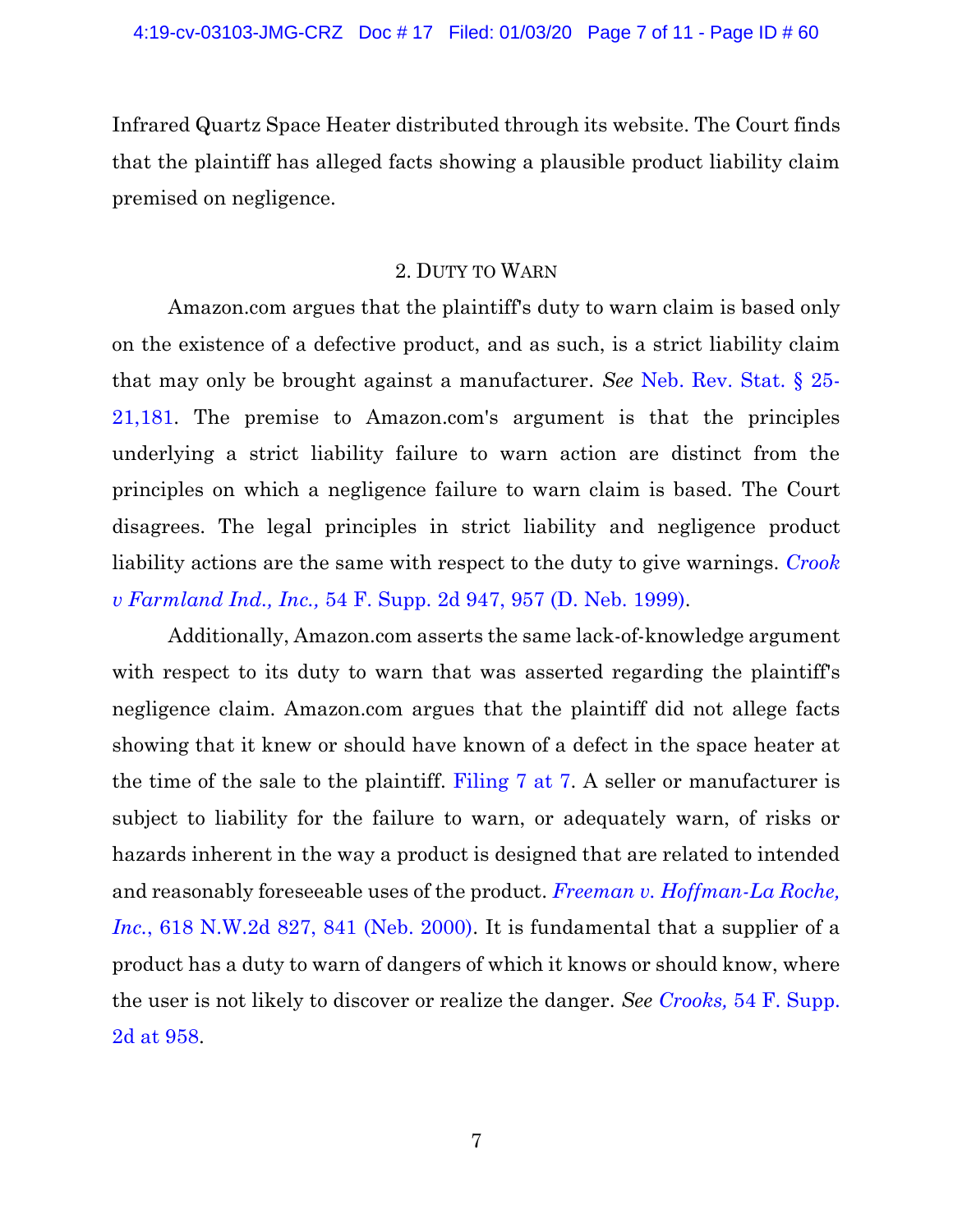Here, the plaintiff's complaint does not merely make a bare assertion that Amazon.com knew or should have known about the defects in the space heater it was distributing. The plaintiff alleged facts indicating the DLux Infrared Quartz Space Heater was unsafe in normal use. Specifically, the plaintiff alleged that the space heater did not meet minimum design requirements that would allow it to operate safely, that testing revealed the space heater did not have overheat protection, and testing showed its enclosure did not prevent the space heater from reaching temperatures greater than room temperature. [Filing 1 at 3.](https://ecf.ned.uscourts.gov/doc1/11314340320?page=3)

It is plausible to infer that Amazon.com knew the space heater was unsafe without overheat protection because of the affirmative representations on the website that the space heaters had overheat protection and that the housing stayed at room temperature to the touch during use. The plaintiff's allegation regarding consumer complaints and media reviews, at a minimum, showed Amazon.com constructive knowledge of the space heater's inherent defective design and condition—that it would overheat in normal use—as well as its incorrect claims regarding product safety. [Filing 1 at 4.](https://ecf.ned.uscourts.gov/doc1/11314340320?page=4)

The plaintiff has sufficiently alleged facts showing Amazon.com's constructive or actual knowledge of the space heater's unsafe condition, which gives rise to Amazon.com's duty to warn of risks or hazards inherent in the space heater's design and condition related to the space heater's intended and reasonably foreseeable use. Amazon.com's argument that the plaintiff's allegations are insufficient because the plaintiff does not state that the media reports and consumer complaints were made prior to the plaintiff's purchase, speaks to the sufficiency of the evidence in support of the allegations, not the sufficiency of the allegations in the complaint. *See, Stamm,* [326 F. Supp. 3d at](https://www.westlaw.com/Document/Ia0517ac06e7a11e8a6608077647c238b/View/FullText.html?transitionType=Default&contextData=(sc.Default)&VR=3.0&RS=da3.0&fragmentIdentifier=co_pp_sp_7903_847)  [847.](https://www.westlaw.com/Document/Ia0517ac06e7a11e8a6608077647c238b/View/FullText.html?transitionType=Default&contextData=(sc.Default)&VR=3.0&RS=da3.0&fragmentIdentifier=co_pp_sp_7903_847)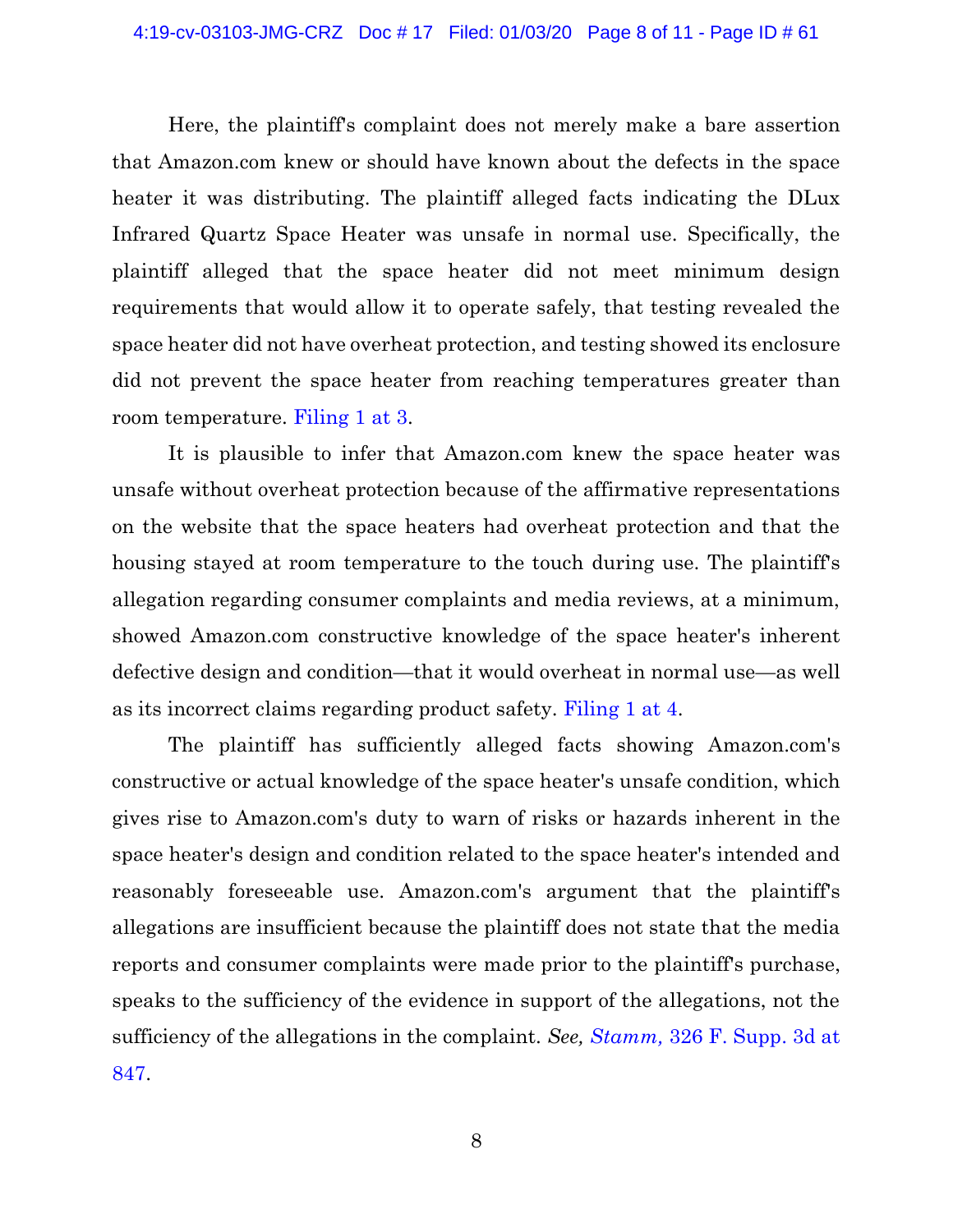#### 3. BREACH OF WARRANTIES

The complaint alleged that Amazon.com breached an express warranty, and implied warranties of merchantability and fitness. [Filing 1 at 5-6.](https://ecf.ned.uscourts.gov/doc1/11314340320?page=5) Regarding the express warranty claim, Amazon.com argues that the plaintiff did not identify an express warranty in its complaint. [Filing 7 at 10.](https://ecf.ned.uscourts.gov/doc1/11314355522?page=10) However, it is unnecessary for a seller to use any formal words such as "warrant" or "guarantee" to create an express warranty. [Neb. Rev. Stat. U.C.C. 2-313\(2\).](https://www.westlaw.com/Document/N445CC830AED211DEA0C8A10D09B7A847/View/FullText.html?transitionType=Default&contextData=(sc.Default)&VR=3.0&RS=cblt1.0) "Any description of the goods [by a seller] which is made part of the basis of the bargain creates an express warranty that the goods shall conform to the description." § 2-313(1)(b). A seller is "a person who sells or contract to sell goods." [Neb. Rev. Stat. U.C.C. § 2-103\(1\)\(d\).](https://www.westlaw.com/Document/N335AD6D0AED211DEA0C8A10D09B7A847/View/FullText.html?transitionType=Default&contextData=(sc.Default)&VR=3.0&RS=da3.0)

The plaintiff alleged that it contracted with Amazon.com to purchase the DLux Infrared Quartz Space Heater, which Amazon.com promoted as having overheat protection and a plastic housing that stayed at room temperature. [Filing 1 at 3.](https://ecf.ned.uscourts.gov/doc1/11314340320?page=3) Lab testing indicated that both descriptions of the space heater were not correct. *Id*. The plaintiff sufficiently alleged facts plausibly showing that Amazon.com created an express warranty that the space heater it contracted to sell to the plaintiff would conform to the description promoted by Amazon.com, but testing showed that it did not.

Regarding an implied warranty of merchantability, Amazon.com argues that merchantability warranties apply to merchants, and there are no facts alleged in the complaint showing that it is a merchant. A merchant is one who deals in good of the kind involved in the transaction, or otherwise by occupation holds itself out as having knowledge of the goods involved in the transaction. [Neb. Rev. Stat. U.C.C. § 2-104\(1\);](https://www.westlaw.com/Document/N33F939B0AED211DEA0C8A10D09B7A847/View/FullText.html?transitionType=Default&contextData=(sc.Default)&VR=3.0&RS=da3.0) *[Nordhues v. Maulsby,](https://www.westlaw.com/Document/If2765fb272d511e1b71fa7764cbfcb47/View/FullText.html?transitionType=Default&contextData=(sc.Default)&VR=3.0&RS=da3.0&fragmentIdentifier=co_pp_sp_595_187)* 815 N.W.2d 175, 187 [\(Neb. App. 2012\).](https://www.westlaw.com/Document/If2765fb272d511e1b71fa7764cbfcb47/View/FullText.html?transitionType=Default&contextData=(sc.Default)&VR=3.0&RS=da3.0&fragmentIdentifier=co_pp_sp_595_187) Amazon.com is not someone in the neighborhood holding a garage sale. It deals in goods of all kinds, including space heaters, and by the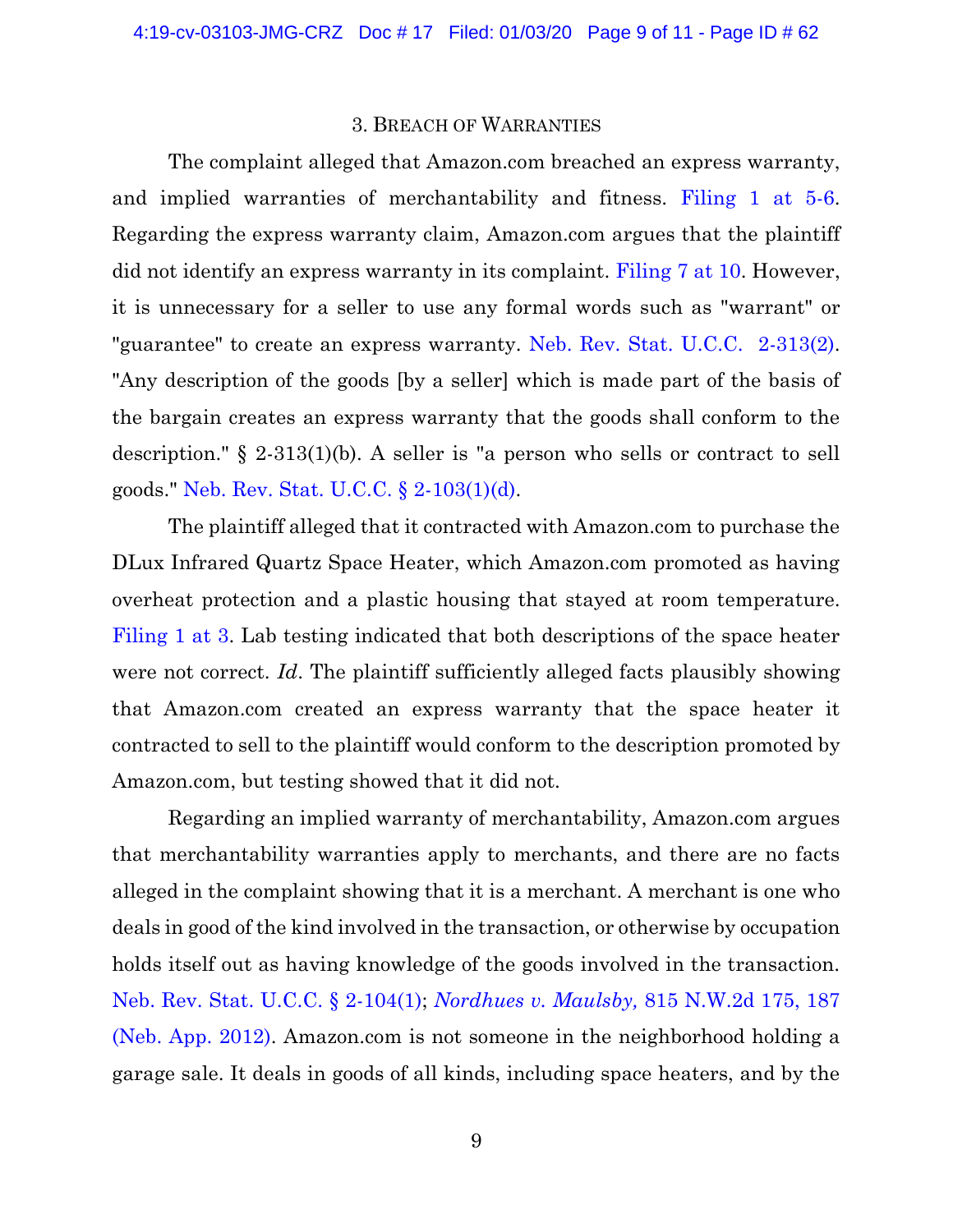representations made in promoting the DLux Infrared Quartz Space Heater,<sup>2</sup> held itself out as having knowledge of the goods involved in the transaction.

"Unless excluded or modified, a warranty that goods shall be merchantable is implied in a contract for their sale if the seller is a merchant with respect to goods of that kind." [Neb. Rev. Stat. U.C.C. § 2-314\(1\).](https://www.westlaw.com/Document/N47A38EC0AED211DEA0C8A10D09B7A847/View/FullText.html?transitionType=Default&contextData=(sc.Default)&VR=3.0&RS=da3.0) As it pertains to this motion, merchantable goods are goods that pass without objection in the trade under the contract description, and are at least fit for the ordinary purposes for which such goods are used. § 2-314(2). The allegations regarding Amazon.com's description of the space heater plausibly show that the space heater was a good that would pass without objection in the trade. But a space heater that under normal use causes a fire, is not a good fit for the ordinary purposes for which it would be used. The allegations in the plaintiff's complaint are sufficient to include Amazon.com within the legal definition of a merchant, and sufficient to plausibly show that Amazon.com breached an implied warranty of merchantability.

Finally, the plaintiff alleged that Amazon.com breached an implied warranty of fitness. [Filing 1 at 5-6.](https://ecf.ned.uscourts.gov/doc1/11314340320?page=5) The Court understands the plaintiff's claim as a breach of an implied warranty of fitness for a particular purpose pursuant to [Neb. Rev. Stat. U.C.C. § 2-315.](https://www.westlaw.com/Document/N4A6790C0AED211DEA0C8A10D09B7A847/View/FullText.html?transitionType=Default&contextData=(sc.Default)&VR=3.0&RS=da3.0) An implied warranty of fitness for a particular purpose arises where the seller, at the time of contracting, has reason to know of a particular purpose for the goods being purchased, and that the buyer is relying on the seller's skill or judgment to select suitable goods. *Id*.

<sup>&</sup>lt;sup>2</sup> Again assuming, as the Court must for this motion to dismiss, that the representations alleged in the complaint regarding the design, construction and safety of the space heater are true and can be attributed to Amazon.com.